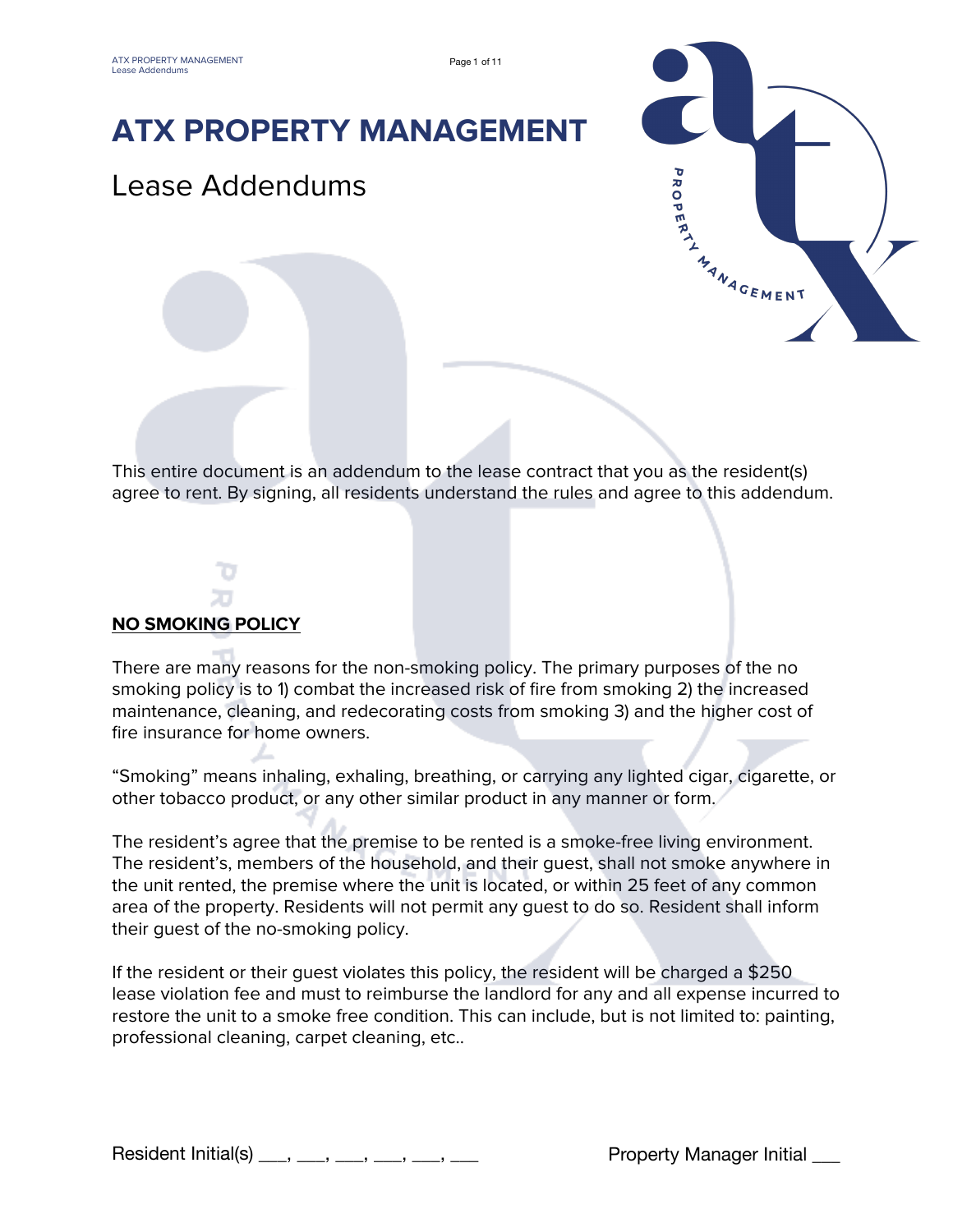#### **BED BUG (Cimex Lectularius)**

There is no known evidence or knowledge of a bed-bug infestation in the dwelling. You are required to to inspect the unit within 48 hours of moving-in and to notify us of any bed bugs. If bed bugs are discovered at any time during you residency, you must allow ATX Property Management, or our pest control agent access to the dwelling to inspect and treat bed bugs. We reserve the right to select any professional pest control company, and any bed bug treatment method for the home/unit. If treatment is required, you must, at your expense, have your personal property and possessions treated at your expense by a licensed pest control agency that we approve, at appropriate and acceptable standards. Failing to cooperate with this addendum, our licensed pest control agents, or our directions on this matter shall place you in default of the lease agreement, and we will have the right to terminate your occupancy exercise all rights and remedies within the lease contract. You agree not to treat the building/unit for bed bugs on your own.

You must promptly notify us of any known or suspected bed bug presence in the dwelling or on any of your property. You may be required to pay all reasonable costs for pest control treatment and cleaning of bed bugs. If we have to move other residents in adjoining units or neighboring units, to treat your unit, you may have to pay for lost rental income, costs to relocate those residents, and the costs of those bed bug treatments as well. If you fail to pay or reimburse those expenses when demanded, you will be held in default of the lease agreement. If the presence of bed bugs are discovered after you move out, you will be responsible for the cost of cleaning and pest control to exterminate the infestation.

Resident Initial(s) \_\_\_, \_\_\_, \_\_\_, \_\_\_, \_\_\_, \_\_\_ Property Manager Initial \_\_\_

THAN AGEMENT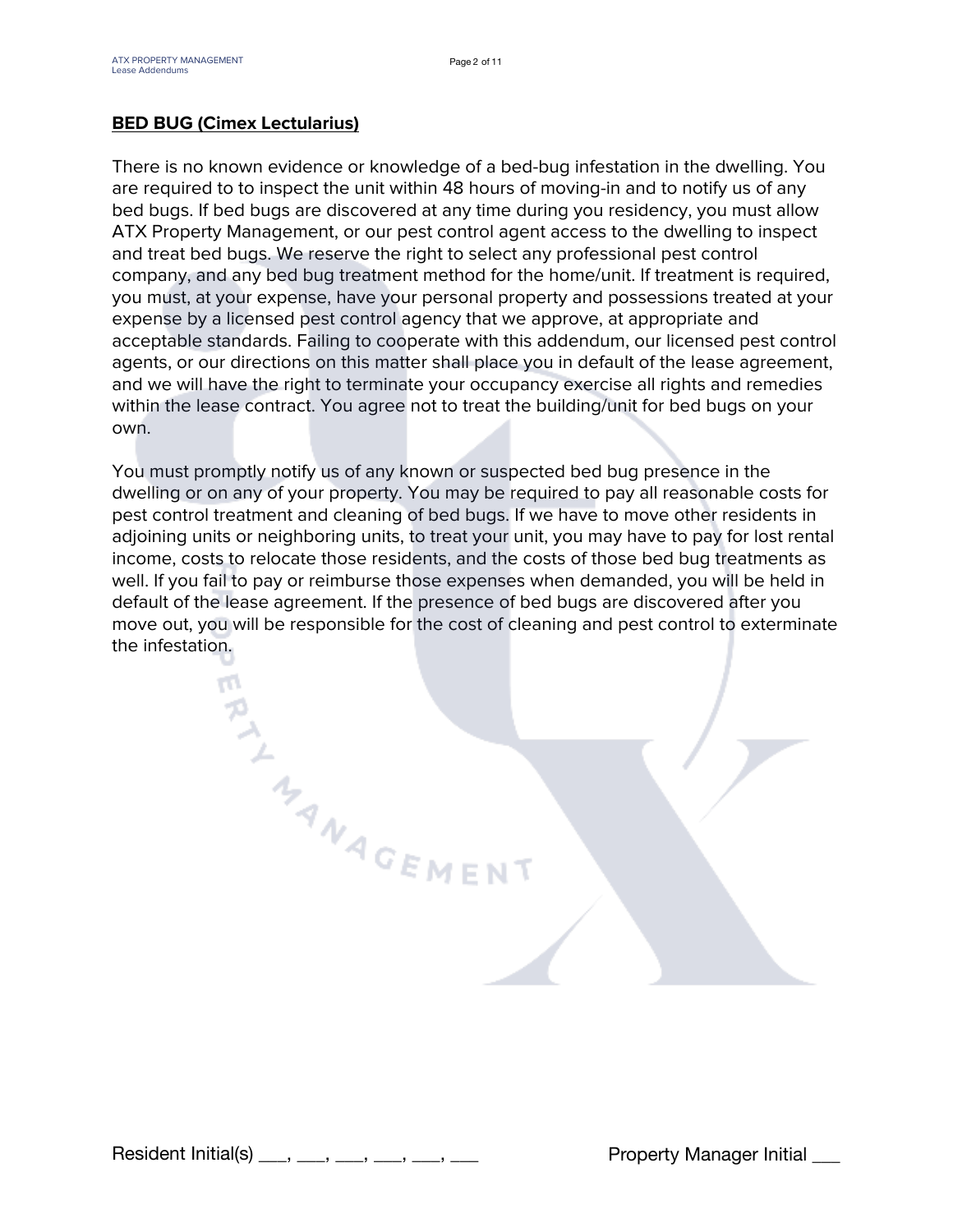#### **RESIDENT PREVENTATIVE MAINTENANCE RESPONSIBILITES**

Residents are required to provide preventative maintenance measures to the home/unit/ building that they lease, at the residence's expense. Please treat the rental dwelling as if it was your own, with respect. Residents must comply with, but are not limited to:

Check and maintain all smoke/carbon monoxide detectors (replacing batteries if needed)

#### **Air Conditioning**

Changing the AC filters AT MINIMUM once every 3 months.

Keep vegetation, grass clippings and leaves away from the AC condenser grill. Never run the air conditioning cooling unit when the outside temperature is below 60°F, doing so may cause the coils to freeze up and restrict air flow.

Keep the AC drain lines clear. If water drips from the inside unit, it is usually due to a clogged condensation drain line. Pour a cup of household bleach down the line once a month (do this with the unit turned off). This treatment will kill and clean out the slime that can grow in the lines. If the line becomes clogged or frozen, turn off the unit and clear the drain line or allow the equipment to defrost. Air conditioning units installed in attics or in second floor closets are normally equipped with auxiliary condensation drain lines that are usually piped to the exterior of the structure. Be sure to locate this drain line when you move in and check it periodically. If you notice water dripping from this drain, it means that the main drain line is clogged and needs to be cleared right away! If the AC unit is leaking, TURN IT OFF! Damage resulting from a clogged condensation drain line may be charged back to you.

If the AC unit stops working, first check the breaker panel to see if it has been tripped.

Failure to adhere to these rules may result you being liable for all cost of repairs or replacement of the air conditioning system if you are found to be negligent in these simple preventative maintenance tasks.

#### **Light Bulbs**

At your move-in, all light fixtures are properly equipped with working light bulbs. Replace any defective or burnt out light bulbs that may occur during your lease.

#### **Garbage Disposal**

Do not dispose of oil or grease in the garbage disposal or any home pipes. Doing so may clog the pipes. Never use draino or similar products in a garbage disposal. Do not operate the garbage disposal with any foreign objects inside of it, such as: silverware, boatel caps, etc..

If the garbage disposal becomes jams, use an allen wrench to free the flywheel on the bottom of the system.

If the garbage disposal is not powering on, check the reset switch (usually a red button) located on the bottom of the disposal.

If the garbage disposal becomes damaged due to resident negligence, the resident for any and all costs associated with replace the garbage disposal.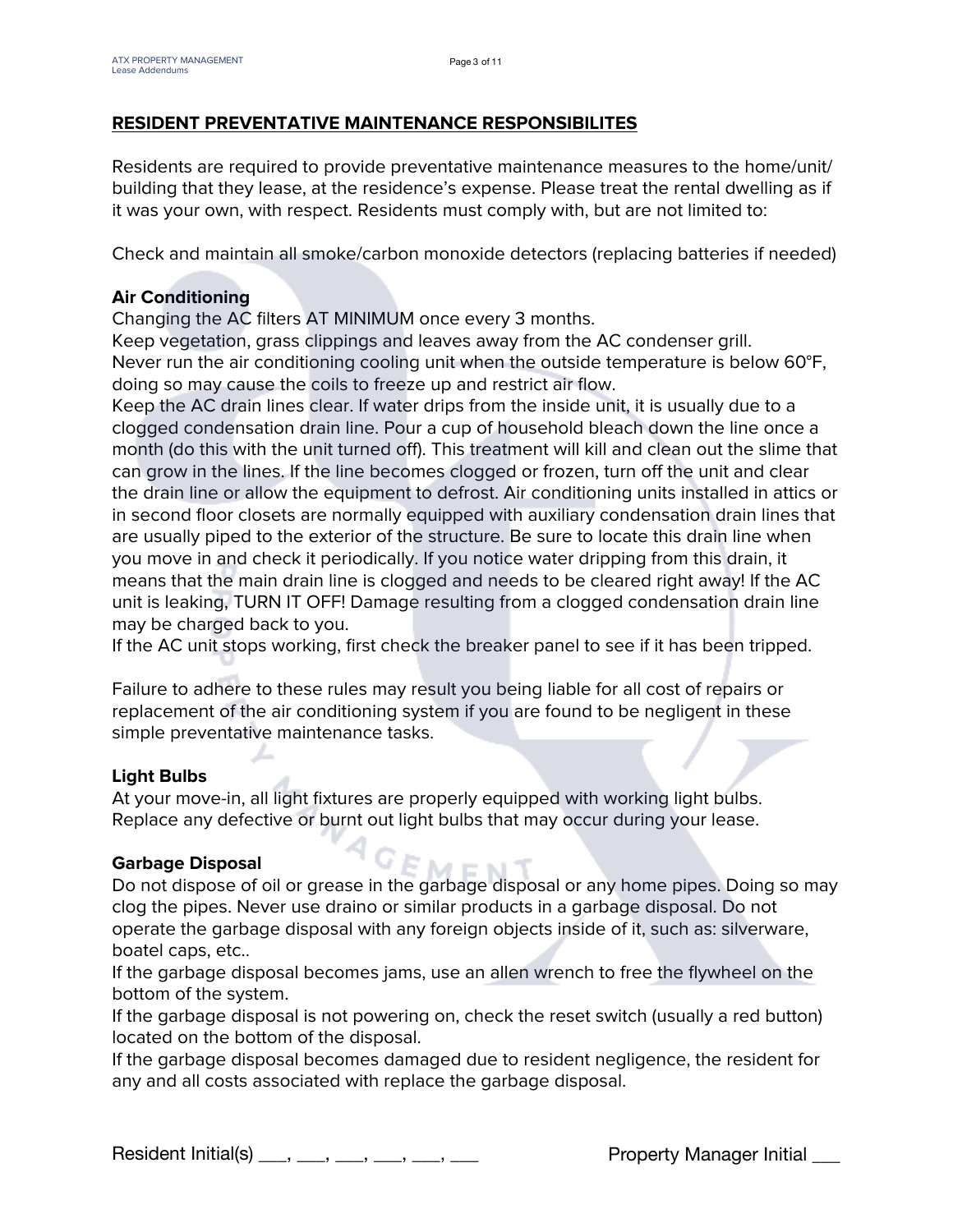#### **Washer/Dryer**

If a washer or dryer is provided by the homeowner, residents are responsible for maintaining them.

Clean the dryer lint trap after every load.

Always keep the dryer exhaust line clear and un-crimped.

Ensure washing machines always are balanced when using. An unbalanced machine may cause damage to itself when in use.

Failure to adhere to these rules may result you being liable for all cost of repairs or replacement of washer or dryer machine if you are found to be negligent in these simple preventative maintenance tasks.

#### **Dishwasher**

Always use the correct type of soap for the dishwasher.

Never places dishes in the dishwasher that have not been thoroughly washed off or that have excesses food on them.

Never stop the dishwasher mid-cycle.

If your garbage is clogged, this may prevent the dishwasher from functioning properly.

Failure to adhere to these rules may result you being liable for all cost of repairs or replacement of the dishwasher if you are found to be negligent in these simple preventative maintenance tasks.

#### **Plumbing**

Do not flush anything other than waste and toilet paper down toilet systems. Remove hair from bathtub and sink drains Use plunger or draino (or equivalent) to clear plumbing blockages.

Failure to adhere to these rules may result you being liable for all cost of repairs or replacement of toilets or plumbing related items if you are found to be negligent in these simple preventative maintenance tasks.

#### **Kitchen Appliances**

Regularly clean appliances, particular the stove hood. Keep the oven, burners on the stove, and the drip pans clean.  $EMENT$ 

You may be charged for damages to an appliances if you improperly use it, or if damages is caused from failing to keep it cleaned.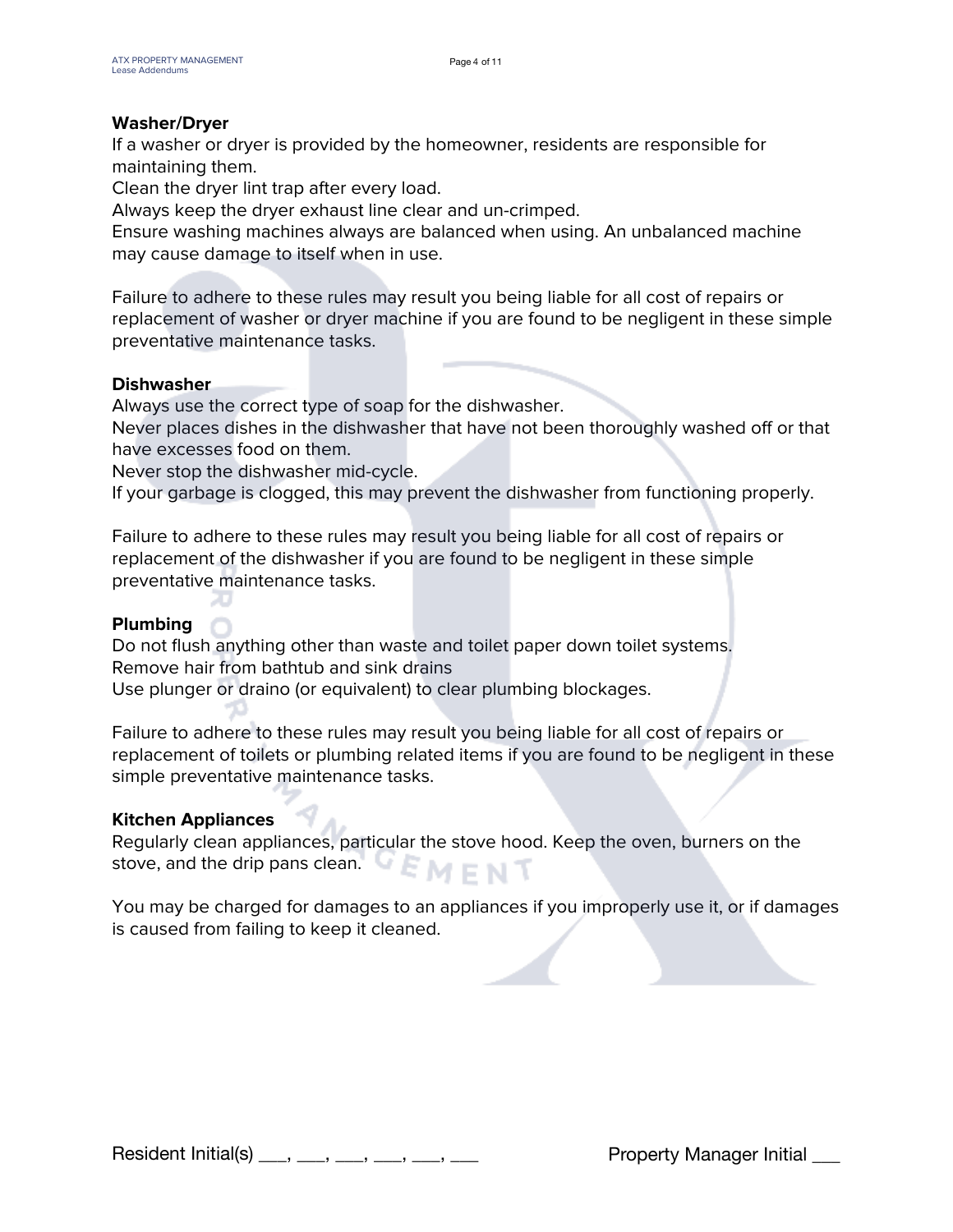#### **Lawn Care**

Unless service is provided by the HOA or as agreed upon in your lease terms, you are expected to care for the lawn and grounds, keeping them in as good as conditions as when you took possession. This includes but is not limited to: regularly cutting the grass, fertilizing the lawn, trimming shrubs, edging all walkways/curbs/ and driveways, and keeping vines from growing onto the house. If any HOA violations or fines are issued because the resident fails to keep up with the lawn care, these will be billed-back to the resident and the resident will promptly pay for these fines. ATX Property Management may also assess a lease violation fine of \$100 per occurrence notated by the HOA or the property manager. ATX Property Management may hire a professional landscaping company to services the lawn at the resident's expense if the resident fails to maintain the lawn as required by this agreement.

#### **MAINTENANCE REQUESTS**

Residents MUST submit maintenance requests via their online resident portal, which may be accessed via [www.atxproperty.managment](http://www.atxproperty.managment)

All maintenance request are addressed in order of need, and then by order of being received. Emergencies will be addressed first. When residents submit a maintenance request, the should expect maintenance to respond within 24-48 hours. Residents should secure pets and ensure area of work is clear (remove dishes from the sink if the garbage disposal is not working). If maintenance is unable to access or work because of an insecure pet or dirty work area, they will be charged the trip fee.

Any repairs that are required because of damages caused by the resident, or their guest, misuse or neglect will be immediately charged to the resident. Items that are cosmetic in nature with no functionality or impact to the home may be repaired at the owner's discretion.

#### **DECKS, PATIOS, AND BALCONIES**

No BBQ pits, grills, or smoker devices may be used on a multi-family property. Such devices may be used at a single-family home in a responsible and safe manner. If any violations occur, noted by management, residents may be assessed a lease violation fee. If any violation and fine occur assessed by the Fire Marshall, the resident will be responsible for paying such fine.

Any items or furniture kept on outside decks patios, or balconies must be in good condition and appear to reasonably belong in such place. ATX Property Management reserves the right to control what items and property are stored or placed on the exterior of dwellings, and the residents agree with this. ATX Property Management can require tenants to remove any items that are deemed unsightly, or that are in violation of HOA rules, or for any reason whatsoever, and the residents agree with this.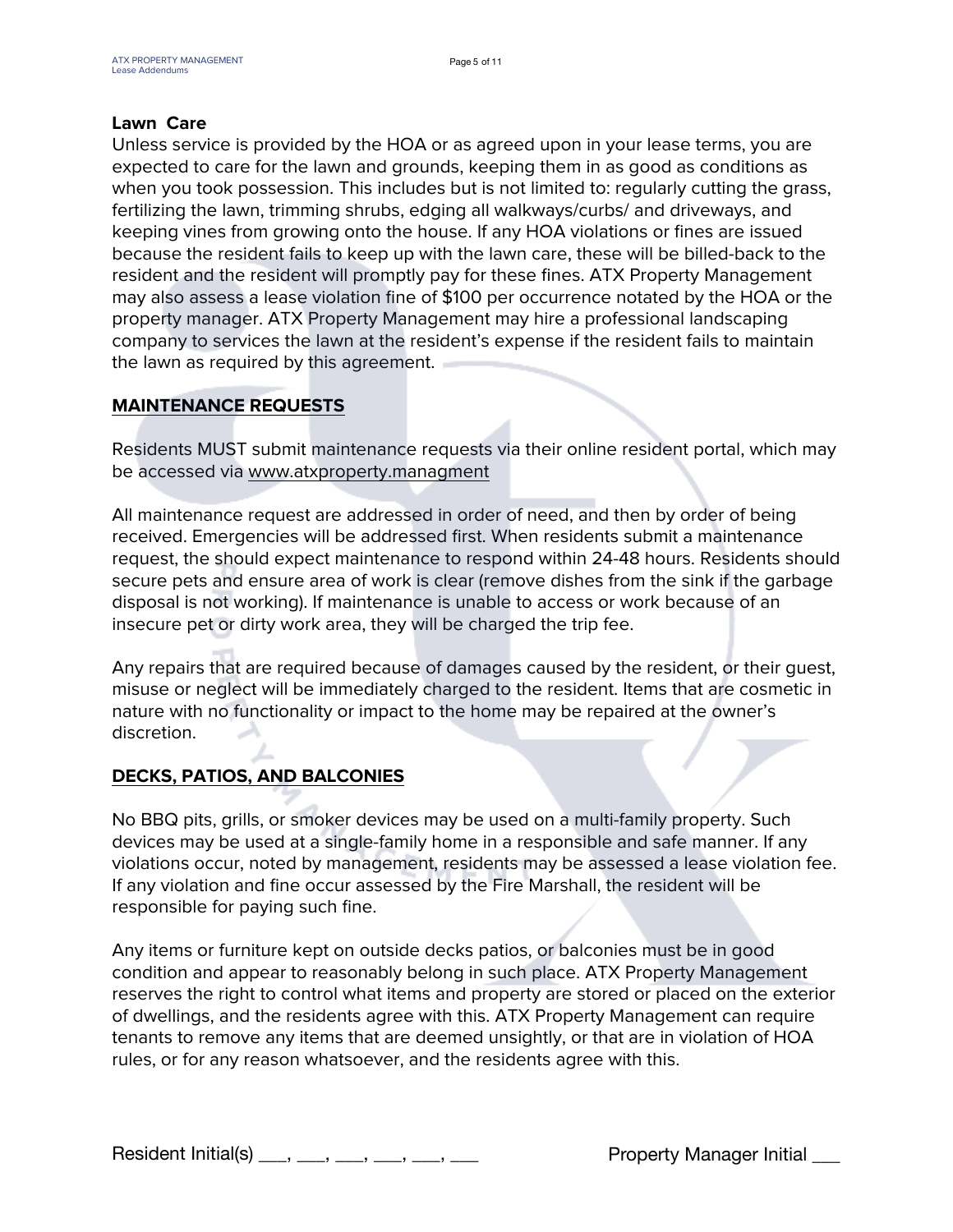#### **PEST CONTROL**

Unless specified in your lease agreement, pest control is NOT provided. The resident is responsible for any routine pest control services. Please report any pest concerns or infestations within 72 hours of taking possession. If not timely reported in writing, it is agreed that the premises has no infestations of any kind. The resident is responsible for the control of roaches, mice, ants, fleas, wasps, bees, or any other pests. Any damage caused by uncontrolled pests will be charged to the resident (such as ants or wasps nesting in the air conditioning unit)

Residents ARE NOT responsible for the costs or control of termites. However, you are required to promptly report the suspicion or discovery of termites or other wooddestroying pests to ATX Property Management so we may assess and address.

#### **PAYING RENT**

Rent is due each month on the 1st. You are permitted a grace period up to the 3rd. Any unpaid rents not received by ATX Property Management by 8:00 AM on the 4th will be subject to late fees.

Late Fees:

\$50 initial charge, and \$10/day for each subsequent day that rent goes unpaid.

MANAGEMENT

All rent must be paid online, or check/money order mailed to ATX Property Management. WE DO NOT ACCEPT CASH. Rents that are mailed MUST be received by ATX Property Management before the end of the grace period. Placing payment in the mail on the 3rd does not count as being received on time.

Mailing address for rent payments:

PO Box 153128 Austin, TX 78715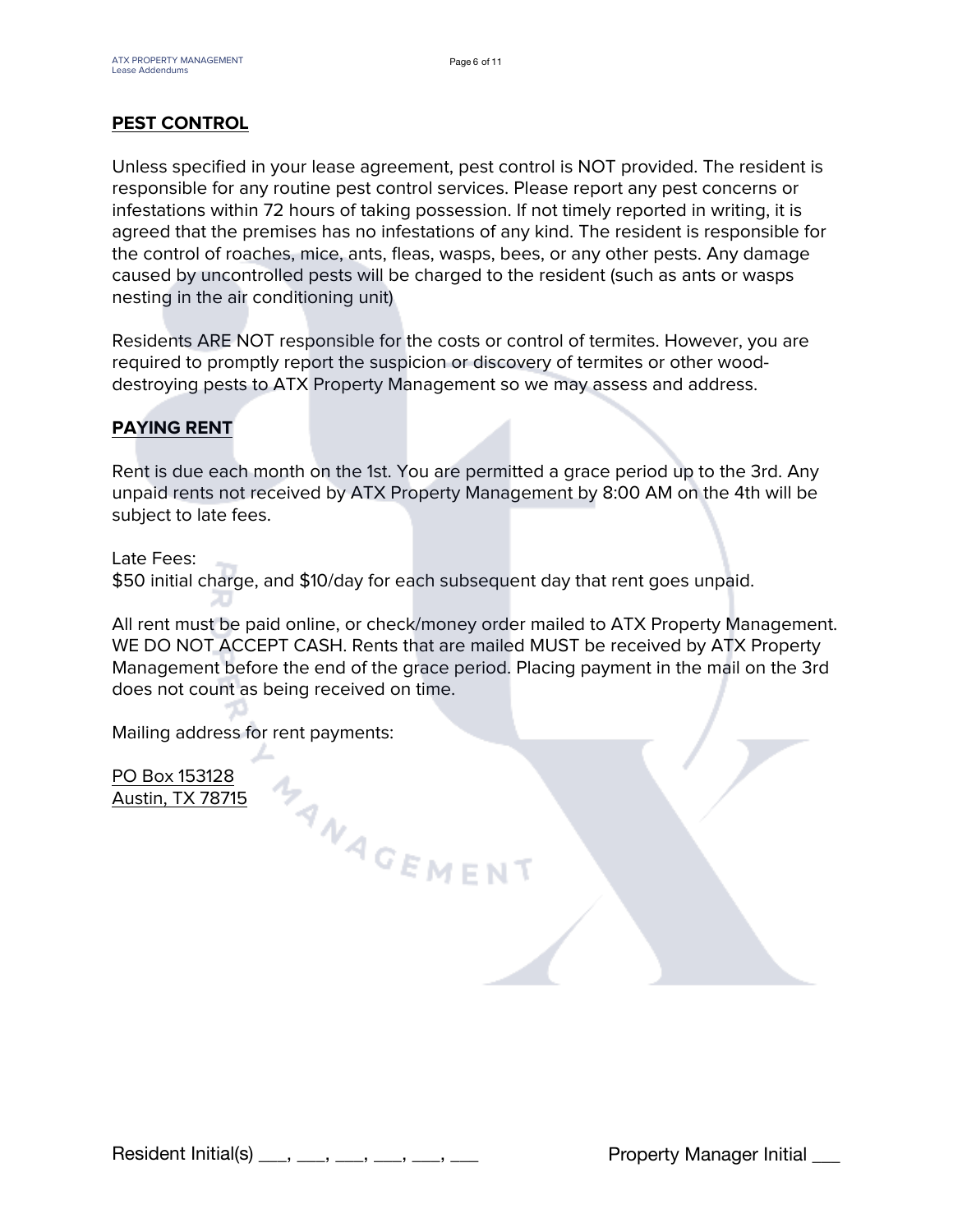#### **PARKING**

ATX Property Management will provide parking stickers for select properties or apartment complexes, and should be visibly displayed on the front or back windshield at all times. Residents will be provided one (1) parking sticker per vehicle upon move-in. Should residents need a replacement, each replacement sticker will be charged \$20.

If the resident resides in an HOA community, the resident will receive the parking sticker/ permits at their move-in. They may receive only enough parking sticker/permits as they are allowed parking spaces. Replacements will be at the cost rate charged by the HOA + \$15 for ATX Property Management's time and expenses to acquire replacement sticker/ permits.

If a resident's vehicle is towed because of an improperly or non-displayment of parking credentials, resident is responsible for all towing and impound related expenses.

Gate control or access devices may be provided if required per specific properties. Replacements will be at the cost rate charged by the HOA + \$15 for ATX Property Management's time and expenses to acquire replacement sticker/permits.

#### **SMOKE DETECTORS**

Smoke/carbon monoxide detectors are not be to disconnected for any reason. Disconnecting these alarm devices is in violation of city and state laws, and is in violation of this lease agreement. Any smoke/carbon monoxide violation will result in a lease violation fee of \$250 per disconnected device (this includes intentionally removing or reversing the batteries). Tenants are responsible for changing the batteries as required.

#### **DOOR LOCKS**

If residents are locked out of their units during normal business hours they may contact ATX Property Management by phone AND submit a maintenance request for assistance. They may schedule with the property manager to pick up an extra key, or have an extra key delivered to them (if employee manpower is available). Resident will be charged \$50 per hour each hour that is required for this. If the resident is locked out after hours, they may be required to contact a licensed locksmith. If a locksmith has to replace the locks, it shall be done with the same quality and type of locks as originally installed. If the wrong types are used, ATX Property Management will replace them and the resident will be responsible for all material and labor costs associated.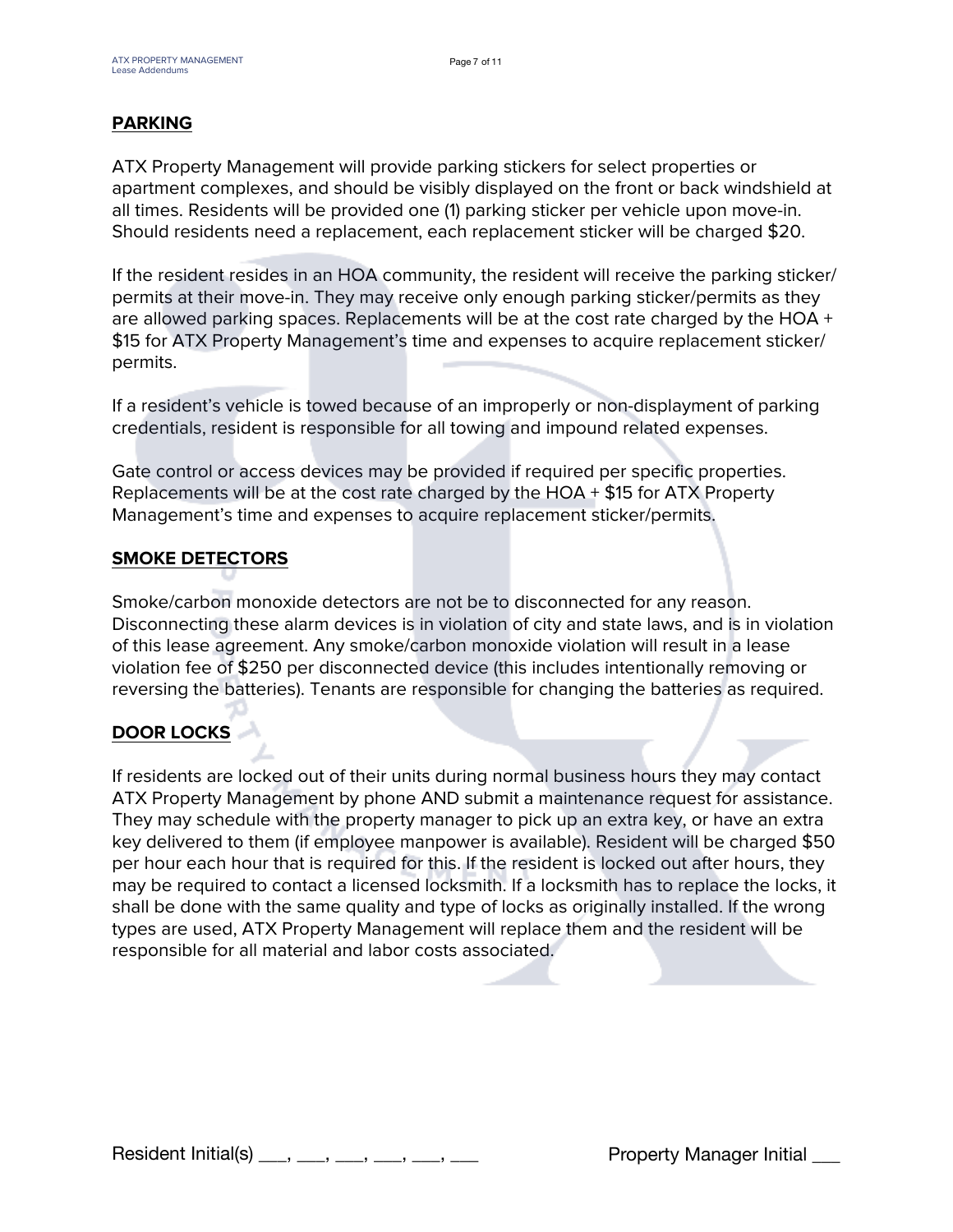#### **UTILITES**

The residents are required to have all applicable utilities activated by the day their lease begins. If residents fail to set up utilities that may be subject to a \$100 lease violation fee. Any subsequent request or demands to setup utilities may be accompanied by additional lease violations fees if residents do not set up the utilities as required. Before residents will be given keys to the dwelling, that will disclose all utility account numbers to ATX Property Management as requested (electric, water, gas, trash). Residents MUST leave all utilities on for a minimum of 5 days after their scheduled move-out, failure to comply may result in a lease violation fee at the property managers discretion. Residents may not allow utilities (electric, water, gas, trash) to become past-due or disconnect during the term of their lease. Doing so may result in reactivation by ATX Property Management, being billed-back for all applicable charges, and a lease violation fee.

#### **PET POLICY**

ATX Property Management requires a pet deposit and a pet fee for each animal that is permitted per the lease agreement.

Each dog is charged a refundable \$200 deposit, and a one-time non-refundable \$200 pet fee.

Each cat is charged a refundable \$150 deposit, and a one-time non-refundable \$150 pet fee.

Resident acknowledges and agrees to the aforementioned breed restrictions:

These include but are not limited to - Pit bull terriers, Staffordshire terriers, Rottweilers, German Shepherds, Presa Canarios, Chow Chows, Doberman Pinchers, Akitas, Wolf-Hybrids, Cane Corsos, Great Danes, Dalmatians, or any mix of the above.

#### **LEASE VIOLATIONS FEES**

Residents or guest found on the roof - \$500 per occurrence Pet in community pool or pool area - \$100 per occurrence Replacing locks changed by tenants - Labor + Material + Fine Unauthorized animal found in the dwelling - \$100 per occurrence Additional people found living in the dwelling - \$200 per occurrence Any other lease violation - \$50+ (unspecified to recover any and all costs associated with correction and fine)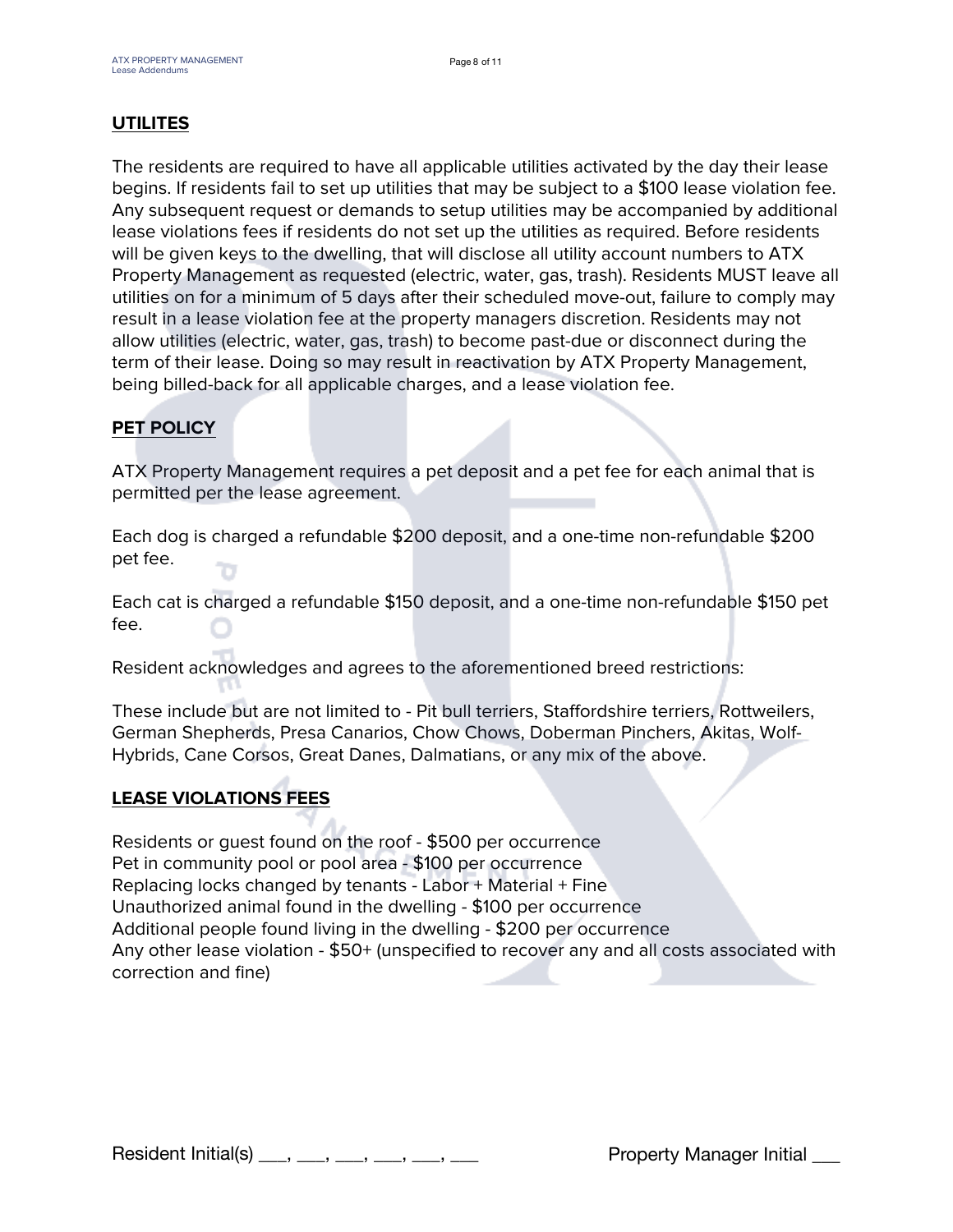#### **SUBLEASING OR LEASE CHANGE**

ATX Property Management does allow subleases and lease changes. There is a \$300 administrative lease-redrafting fee, plus each new applicant must submit their application and pay the application fee. Applicants must submit all required identification and proof of income documents, and be qualified per ATX Property Management's tenant criteria. We reserve the right to deny any application (within reason and within lawful requirements), and the lease transfer must not be less favorable for the management company and property homeowner. Sublease and lease transfers are entirely at the ATX Property Management's discretion where allowed by law.

#### **PRE-LEASING & CAMPUS PROPERTIES**

Residents at campus properties agree to allow homes to be shown for pre-lease (campus area properties only). Residents will be given at minimum 1-hour notice. Pre-leasing may start as early as October. If we receive a pre-lease application for your unit and you have not yet signed a renewal, the unit may be leased. ATX Property Management will reach out to campus properties for renewals before the start of pre-leasing, it is important to communicate and sign renewals promptly!

Residents at non-campus properties agree to allow real estate agents to show the unit to prospective renters during the applicable notice and showing period, if the residents will not being renewing the lease.

Any resident refusing or inhibiting a reasonable showing be a real estate agent will be assessed a \$50 lease violation per occurrence.

THAN AGEMENT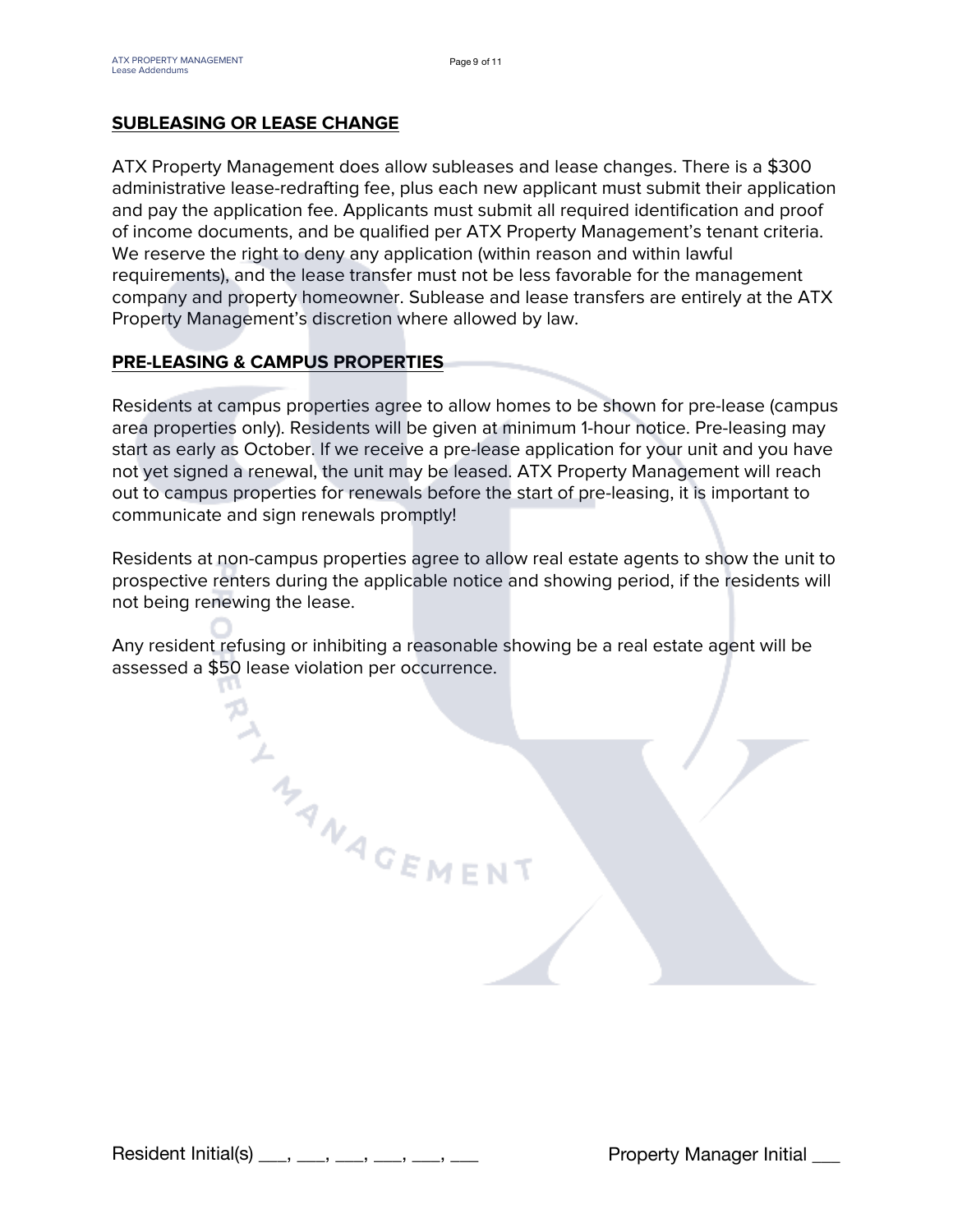#### **CLEANING CHARGES AT MOVE-OUT**

Maid service and caret cleaning may be deducted from resident's security deposit at move-out, whether or not the resident cleans the unit on his or her own or if they hire a professional - if the unit is not in a condition that is readily available for a new resident to move-in.

Standard deductions include, but are not limited to:

Maid Service Studio/Efficiencies - \$100 One Bedroom - \$150 Two Bedroom - \$200 Three Bedroom - \$250 Four+ Bedroom - \$300+

Carpet Cleaning (if applicable) Studio/Efficiencies - \$100 One Bedroom - \$150 Two Bedroom - \$200 Three Bedroom - \$250 Four+ Bedroom - \$300+

#### **MAINTENANCE REPAIRS AT MOVE-OUT**

Any maintenance or make-ready item that needs repair or replacement after residents move-out may be subject to the pricing below, but are not limited to it -

Light bulbs - \$50 AC filters - \$50 Broken/disabled smoke alarms - \$100 Missing mailbox keys - Labor + Material to replace Missing door keys - \$10/per key Missing garage or gate access devices/keys - \$100+ Wall damage - \$100+ Wall damage - \$100+<br>Broken windows - Labor + Material to replace Burned or severely damaged carpet - Labor + Material to replace Mattress and furniture removal - \$150+ per item Trash removal - \$50+ Touchup paint - \$150+ Heavy touchup paint - \$500+

Any other excessive and unreasonable damage to the unit or property, ATX Property Management reserves the right to any extra costs from the security deposit to pay for repairs.